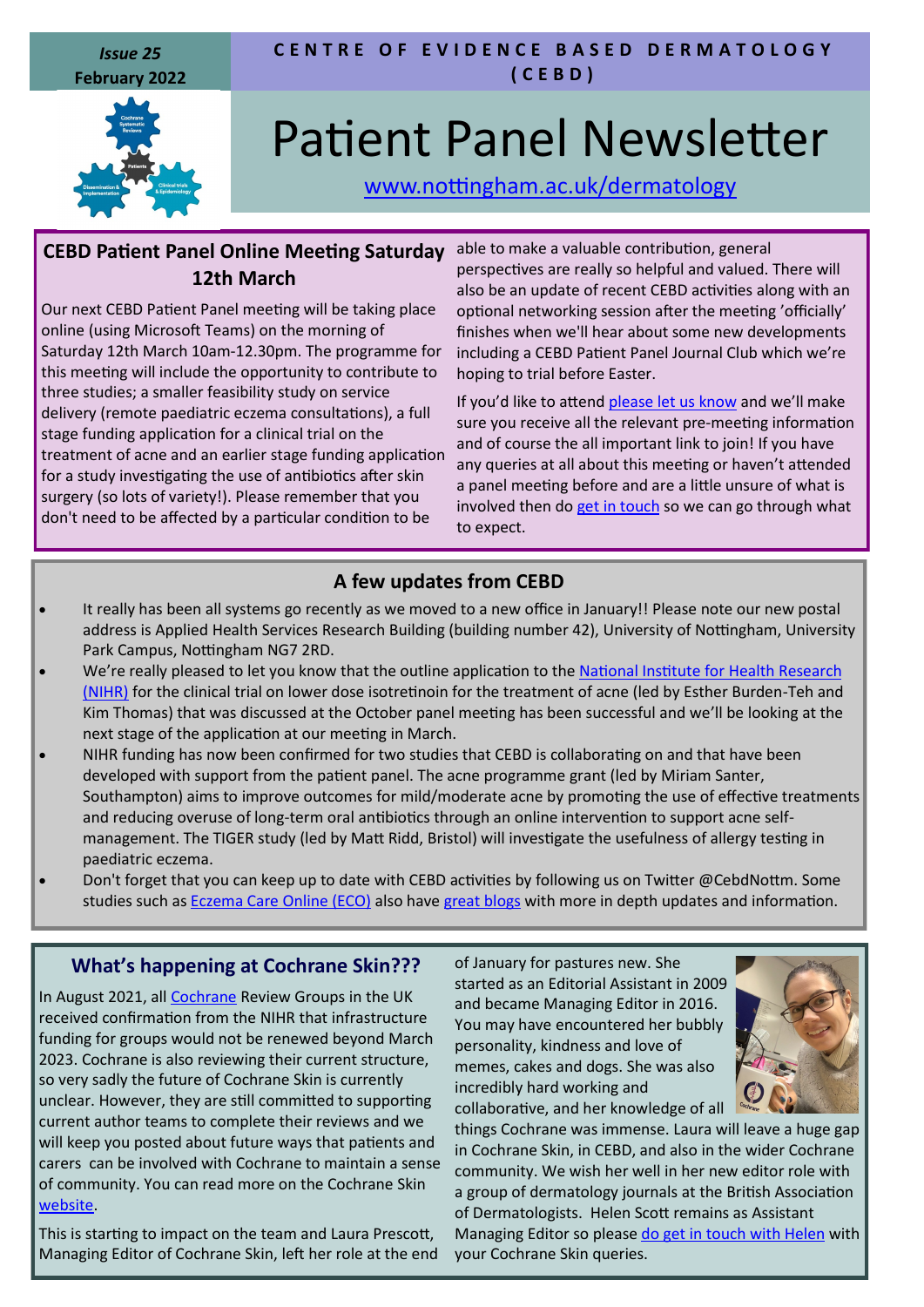#### **MHRA public consultation on proposals for legislative changes for clinical trials**

The [Medicine and Healthcare products Regulatory Agency \(MHRA\)](https://www.gov.uk/government/organisations/medicines-and-healthcare-products-regulatory-agency) have recently launched an 8-week consultation on proposals for legislative changes for clinical trials. They are looking to streamline clinical trial approvals, enable innovation, enhance clinical trials transparency, enable greater risk proportionality, and promote patient and public involvement in clinical trials.

They would like to hear from the public and patients, clinical trial participants, researchers, developers, manufacturers, sponsors, investigators and healthcare professionals to help shape improvements to the legislation for clinical trials so please do engage with this process if you can. The closing date for taking part is Monday 14th March and further information can be found [here.](https://www.gov.uk/government/consultations/consultation-on-proposals-for-legislative-changes-for-clinical-trials)

#### **Update on skin cancer surgery Priority Setting Partnership**

There has been great interest in the [skin cancer surgery Priority Setting Partnership](https://www.skinsurgerytrials.org/?page_id=16) with over 1100 research suggestions put forward in the first stage survey. The data generated has now been sorted and 38 summary questions not already answered by research have been identified for ranking in the second stage survey.

We are asking for your help to prioritise this list—please take part in this survey [https://www.surveymonkey.co.uk/r/](https://www.surveymonkey.co.uk/r/pspskin) [pspskin](https://www.surveymonkey.co.uk/r/pspskin) if you have had surgery for skin cancer or are a carer /family member of someone who has. If not, you can still get involved by circulating the survey link to friends, family and your personal/professional networks to help ensure a good response from the patient community. CEBD Patient Panel member Pat Fairbrother is on the Steering Committee for this project and it was funded by the 2019 [UK Dermatology Clinical Trials Network](http://www.ukdctn.org/) Themed Call.

If you'd like to know more about Priority Setting Partnerships (PSPs) the [James Lind Alliance website](https://www.jla.nihr.ac.uk/) is a good place to start, over ten have been completed to date in dermatology including in [acne,](https://www.jla.nihr.ac.uk/priority-setting-partnerships/acne/top-10-priorities/) [psoriasis,](https://www.jla.nihr.ac.uk/priority-setting-partnerships/psoriasis/top-10-priorities.htm) [vitiligo,](https://www.jla.nihr.ac.uk/priority-setting-partnerships/vitiligo/top-10-priorities/) [eczema](https://www.jla.nihr.ac.uk/priority-setting-partnerships/eczema/top-10-priorities/) and [cellulitis.](https://www.jla.nihr.ac.uk/priority-setting-partnerships/cellulitis/top-10-priorities.htm)



## **CORALS completes first stage of a core outcome set for lichen sclerosus**

We are delighted to announce that the [CORALS](https://www.nottingham.ac.uk/research/groups/cebd/projects/5rareandother/corals.aspx) (Core Outcomes for Research in Lichen Sclerosus) initiative has finished its first stage! Lichen sclerosus (LS) is a long-term condition that causes inflammation in the genital area. It mainly affects women but can also affect men and children. Symptoms can be distressing and impact hugely on quality of life and everyday function. It can lead to scarring, which causes difficulty passing urine and can make having sex impossible.

LS has traditionally been a 'taboo' topic and has been under researched. Following completion of the [Lichen](https://www.jla.nihr.ac.uk/priority-setting-partnerships/lichen-sclerosus/)  [Sclerosus Priority Setting Partnership](https://www.jla.nihr.ac.uk/priority-setting-partnerships/lichen-sclerosus/) in 2018, we are delighted that with a small grant from the UK Dermatology Clinical Trials Network, we have been able to move one of the 'top 10' research priority areas for LS forward. Agreeing core outcomes for LS clinical studies is important to enable the results from multiple clinical trials to be

compared and combined. It will give a better overall understanding of the existing evidence and how effective treatments are. CORALS has received input from patients – 77 patients in 3 rounds of an electronic (online) delphi survey and 15 patients who took part in virtual consensus meetings. Results will be released soon!

We also have a new patient rep on the CORALS steering group, Jaclyn Lanthier. Jaclyn is the face behind The Lost Labia Chronicles, which includes a blog, a YouTube channel, as well as an eBook centering around vulvar Lichen Sclerosus. Jaclyn is passionate about disseminating evidence-based information and addressing mental and sexual health with Lichen Sclerosus. She is on the executive board of [Lichen Sclerosus Support Network](http://www.lssupport.net) and spends a lot of time in the LS online communities helping

to provide support to folks with LS. Jaclyn is 34 years old and was diagnosed at 31 (but symptomatic since she was 20) with vulvar Lichen Sclerosus. She works fulltime as a data consultant and social media manager in Toronto, Canada.



#### **NIHR next steps on working with patients and the public**

The NIHR have recently [published their key areas of focus for working with patients and the public.](https://www.nihr.ac.uk/documents/next-steps-for-partnership-working-with-patients-and-the-public-engagement-report/28566) Five areas have been identified as priorities: equality, diversion and inclusion; standards, processes and incentives; digital engagement; capacity building and finally impact and learning. There is a series of targeted actions for each priority area planned and the NIHR are keen to hear examples of good practice and CEBD will feed into these where we can. You can keep directly updated of NIHR patient and public involvement activities by signing up for their [quarterly newsletter](https://nihr.us14.list-manage.com/subscribe?u=299dc02111e8a68172029095f&id=3b030a1027) .